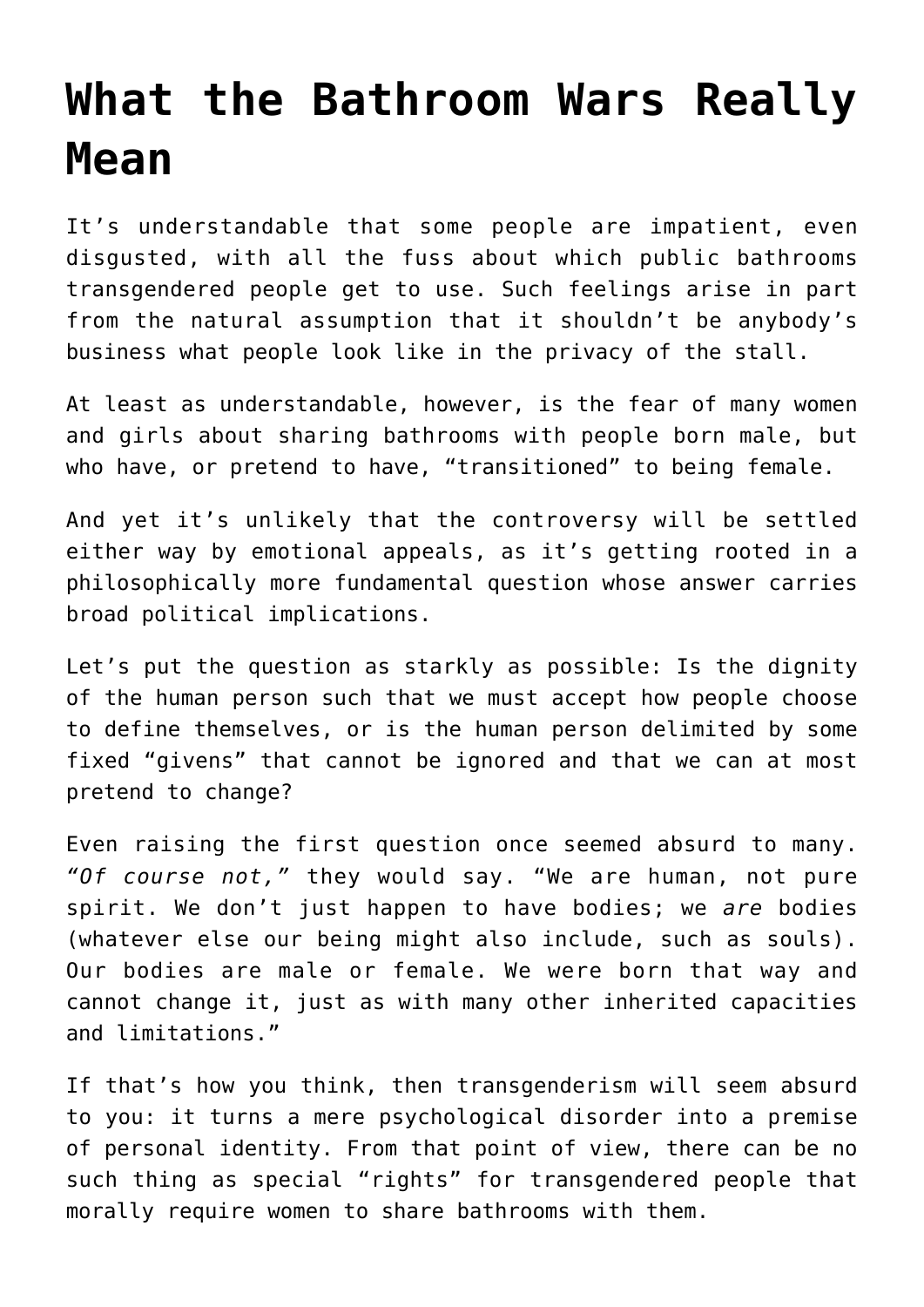But it's hardly news that many no longer think that way. And there are philosophical antecedents for that change.

For example, decades before same-sex marriage and transgenderism were social issues, the existentialist philosopher Jean-Paul Sartre justified them in "[Existentialism](http://homepages.wmich.edu/~baldner/existentialism.pdf) [is a Humanism](http://homepages.wmich.edu/~baldner/existentialism.pdf)"  $(1946)$ :

*"Atheistic existentialism, of which I am a representative, declares with greater consistency that if God does not exist there is at least one being whose existence comes before its essence, a being which exists before it can be defined by any conception of it. …. What do we mean by saying that existence precedes essence? We mean that man first of all exists, encounters himself, surges up in the world – and defines himself afterwards. If man as the existentialist sees him is not definable, it is because to begin with he is nothing. He will not be anything until later, and then he will be what he makes of himself. Thus, there is no human nature, because there is no God to have a conception of it. Man simply is. Not that he is simply what he conceives himself to be, but he is what he wills, and as he conceives himself after already existing – as he wills to be after that leap towards existence. Man is nothing else but that which he makes of himself."* 

I first read that in college. Some of my classmates agreed with it. It remains influential, and it logically entails an affirmative answer to the first question I raised, i.e., should people be able to choose how to define themselves?

Such a conception of man is not limited to atheists like Sartre, either.

Consider the following well-known sentence from a major Supreme-Court decision: "At the heart of liberty is the right to define one's own concept of existence, of meaning, of the